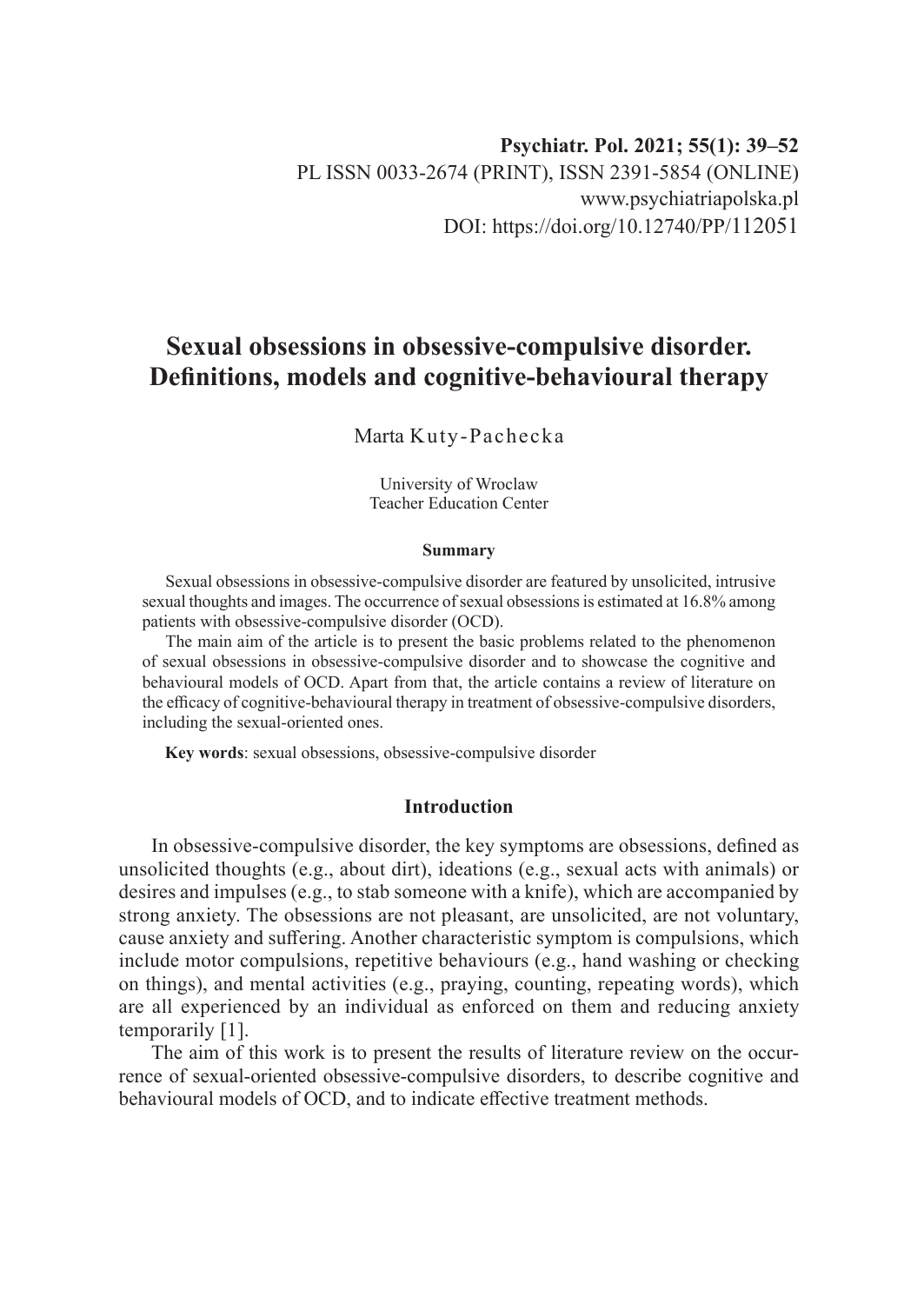#### **Definition**

According to the classification of mental disorders of the American Psychiatric Association [2] obsessive-compulsive disorder is diagnosed when the patient has obsessions and/or compulsions. Obsessions are defined as recurrent and persisted thoughts, impulses or images that, at some time, are experienced as intrusive or unsuitable and cause most people to experience marked anxiety or distress. Additionally, an important indicator is that a person attempts to ignore or suppress the aforementioned thoughts, impulses and ideas, as well as to neutralize them by means of other thoughts or actions (e.g., by performing an intrusive action). Compulsions, on the other hand, are defined as repeated behaviours (e.g., hand washing, ordering, checking) or mental actions (e.g., praying, counting, repeating words), in response to an obsession or according to rules that must be applied rigidly [3]. The described behaviours or mental actions are aimed at reducing the severity of anxiety and suffering or to prevent certain events or situations arousing fear. These behaviours or mental actions are not really related to what they have to neutralize or what they are supposed to prevent, but they are clearly exaggerated [2]. Obsessions or compulsions consume a lot of time (e.g., over an hour a day), cause clinically significant distress or impairment of functioning in various areas of life [2]. Most often, obsessions and compulsions occur together, but obsessions can occur alone and are not accompanied by compulsions then. Only obsessions are observed in 20% of OCD patients, in whose case obsessions often concern worry about hurting others [4].

Sexual-oriented obsessive-compulsive disorders are characterized by unwanted intrusive thoughts, images of egodystonic sexual content that may include concerns about child abuse, sexual activity with family, fears related to sexual orientation, inappropriate sexual activity (e.g. with animals, children) or aggressive sexual behaviours [5]. Sexual obsessions include recurring doubts about one's own actual sexual orientation. The patient is concerned that he will become homosexual, or that others may consider him or her to be homosexual [6].

Sexual obsessions are defined as autogenous obsessions, which means they appear by themselves [7]. They are highly averse and unrealistic and are perceived as dangerous. A patient with a sexual obsessive-compulsive disorder may be afraid of the meaning carried by thoughts referring to his or her own person (e.g., 'if I have these thoughts, it means that I am a paedophile'), behavioural implications (e.g., 'I am going to molest someone'), or moral consequences (e.g., 'such thinking is sinful, God will punish me') [8].

In terms of sexual obsessions, compulsions and neutralizing behaviours can be demonstrated by checking the level of excitement (e.g., by contracting muscles; checking body sensations in situations that activate obsessions; maintaining sufficient physical distance from others to ensure that inappropriate behaviour, e.g., touching, does not occur), or undertaking mental actions (e.g., praying). It is also worth noting that an obsessive-compulsive disorder of a sexual nature is a difficulty that is associated with a greater tendency to make hidden attempts to neutralize or suppress the above-mentioned obsessions [8]. Obsessions of this type result in an effort to remove or control thoughts.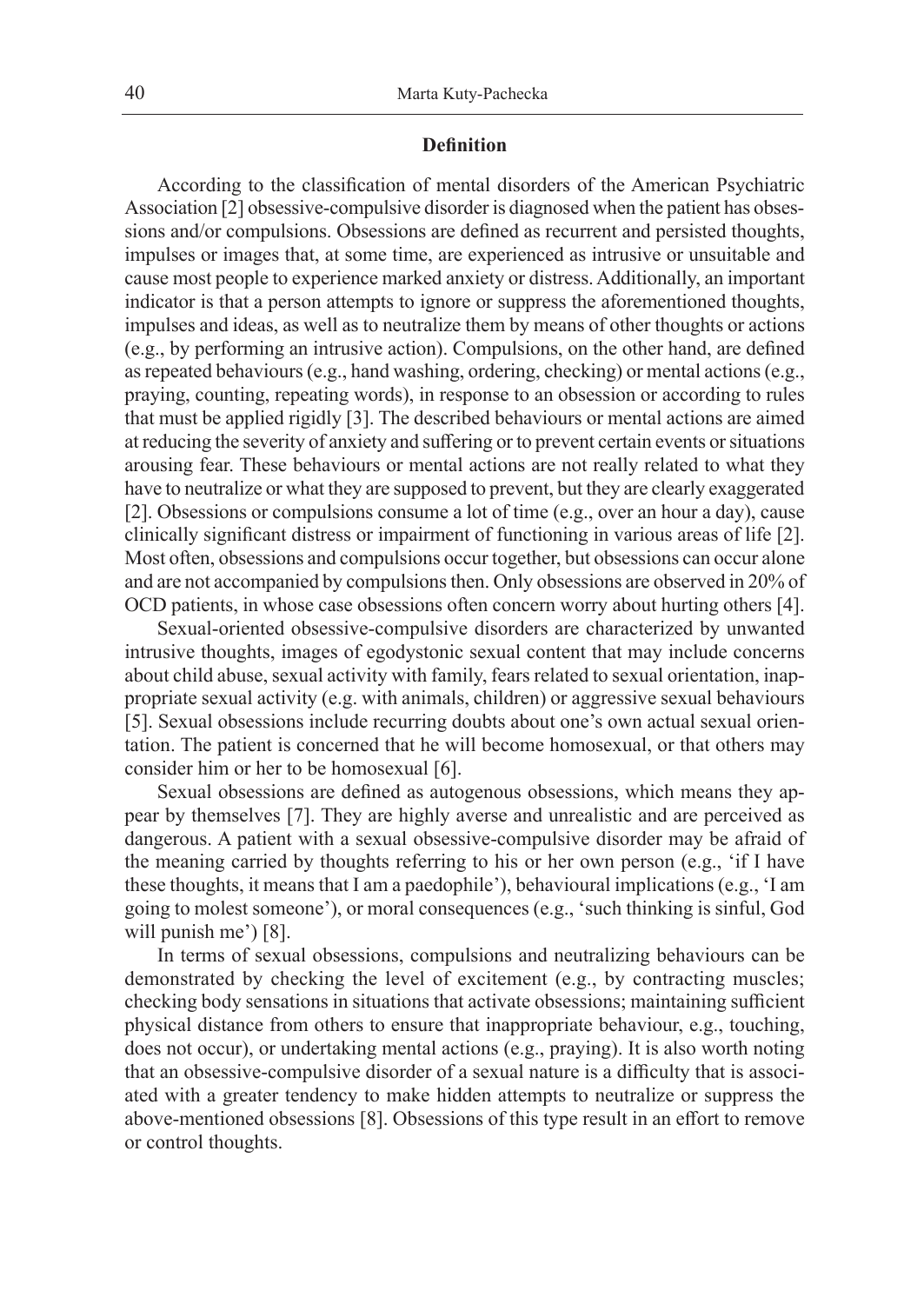An important differentiating aspect is the fact that sexual obsessions are not pleasant for the patient and do not constitute sexual fantasies or wishes. On the other hand, behaviours – understood as compulsions – reduce anxiety rather than bring pleasure. Similarly, distress in patients with sexual-oriented OCD results from obsessions and frustrations related to the senselessness of compulsions or their time-consuming dimension, and not only from fear of consequences, and the desire to stop the given activity is not only due to negative consequences, as it sometimes happens in paraphilias. An important differentiating element is that feelings in paraphilias and compulsive sexual behaviours are often positive and can act as triggers for sexual behaviour, unlike in the case of OCD patients, who rarely engage in activities reflecting their obsessive thoughts [5].

Additionally, some studies seem to indicate that in patients with sexual obsessions, beliefs about the importance and control of thoughts were intensified  $(r = 0.53; p = .001)$  [9]; and a correlation between schizotypic personality traits and sexual and religious obsessions was observed [7], which may be important in the therapeutic process. Schizotypal personality traits contribute to worse treatment outcomes, which may explain the worse effectiveness of therapy in patients with sexual obsessions [10].

It is worth mentioning, however, that intrusive sexual thoughts are very widespread in the general population and occur in 80–93% of people, and in terms of content they are similar to pathological obsessions [5, 11, 12]. Research by Renaud and Byers [13], including a group of 292 individuals, indicated that 50% of men and 43% of women report sexual thoughts about 'sexual activity against their sexual orientation'. Therefore, the obsessions themselves are not a problem, but what significance is ascribed to intrusive thoughts or images, as indicated by the Salkovskis model [14, 15].

#### **Epidemiology**

The prevalence of obsessive-compulsive disorder over a lifetime is around 2.5% [1], 2–3% of the general population [4]. In the United States, the 12-month prevalence of OCD is 1.2%. Among 10.5% of patients diagnosed with OCD, sexual obsessions were the primary problem [16].

The occurrence of sexual obsessions (now and in the past) is estimated at 16.8%  $(n=69)$  and 9.5%  $(n=39)$  respectively [17]. Research by Grant et al. [18] indicate that out of 293 individuals with OCD, 73 patients (24.9%) reported sexual obsessions in the past and 39 OCD patients (13.3%) reported current sexual obsessions. An important result in this study is that people with sexual obsessions reported a much earlier age of OCD onset  $(15.1 \pm 5.6 \text{ years})$  compared with those without sexual obsessions  $(19.0 \pm 10.3 \text{ years})$  (t84.3 = 3.489,  $p = 0.001$ ). This information is significant in terms of the therapeutic process. In the National Comorbidity Survey Replication (NCS-R), the prevalence of sexual and/or religious obsessions in life was 30.2% [19]. However, obsessions with sexual orientation or homosexuality were observed among 8% of respondents  $(n = 33)$  [17] and in the study conducted by Pinto et al. [20] obsessions were observed in 9.9% of the subjects.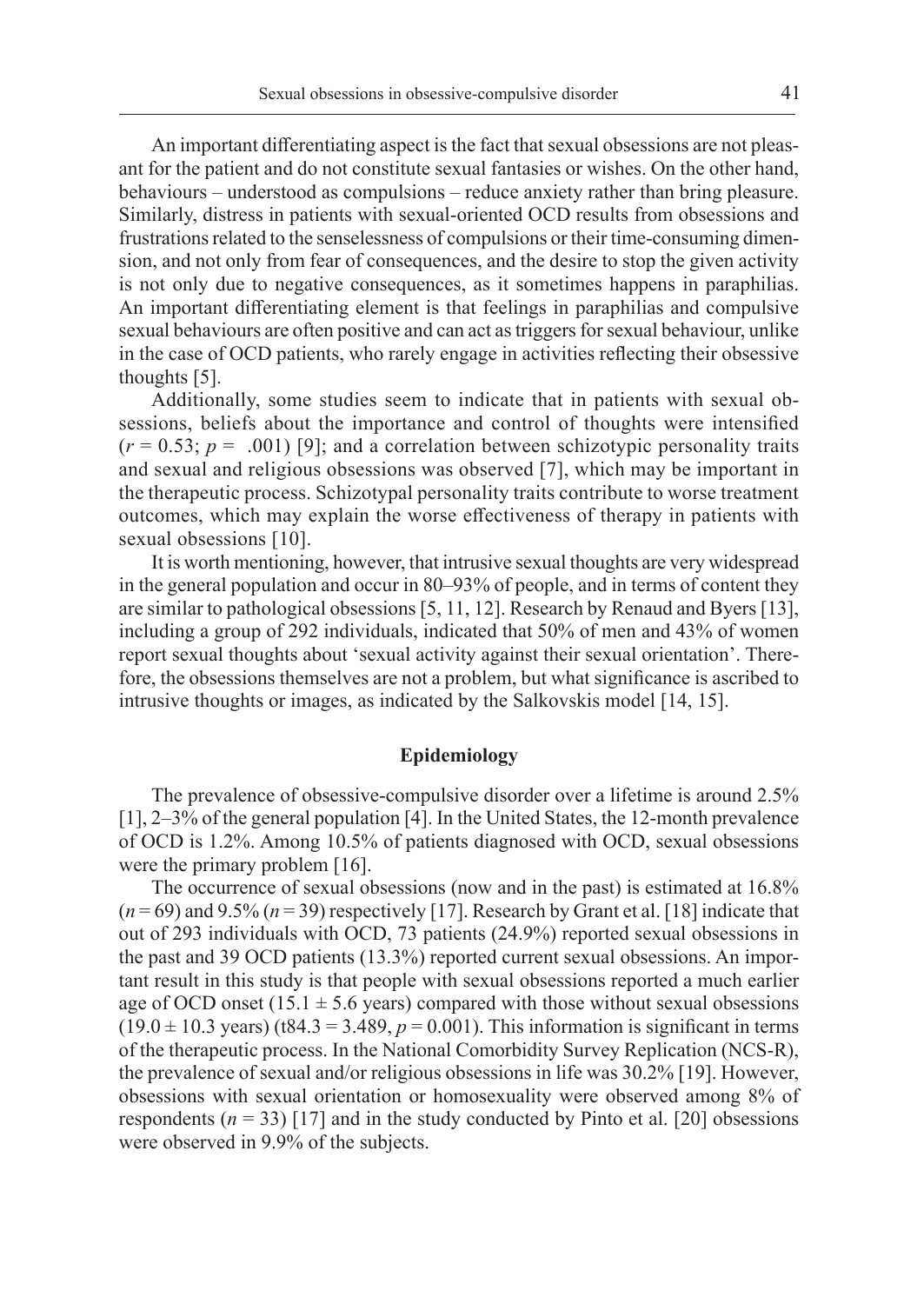The average age at which the obsessive-compulsive disorder starts is 19.5 years, in 25% of OCD patients it begins at the age of 14 years [2]. The prevalence of OCD in the general population is similar in both sexes. Sexual intrusive thoughts are reported by 65% of men and 50% of women with OCD [21]. In men, OCD usually develops earlier, around 13–15 years of age, while in women in the early adulthood, around 20–24 years of age [3, 22]

Grant et al. [18] indicate that sex is not correlated with sexual obsession, while the results of the research conducted by Williams et al. [17] emphasize that many more men reported obsessions about their sexual orientation. In women symptoms associated with cleanliness are more frequent, while in men forbidden thoughts and symptoms related to symmetry, compulsive checking prevail [2, 4]

#### **Concomitance**

86–90% of OCD patients were diagnosed to have at least one additional disorder described in the DSM-IV classification [22]. Common disorders coexisting with OCD are anxiety disorders (76%, e.g., panic disorder, social anxiety disorder, generalized anxiety disorder, specific phobias) [2]. The occurrence of simple phobias among OCD patients is estimated at 50–77%, social phobia – 18%, agoraphobia – 9%, panic attacks  $-11-27\%$  [23].

Other disorders that coexist with OCD are depressive and bipolar disorders (63% altogether, in the case of 41% these are major depressive disorders) [2]. Research results indicate that patients with sexual-oriented OCD had more severe depressive symptoms (higher rates in the Hamilton Depression Scale (HAM-D)) compared to the group of individuals without sexual obsessions [14]). 25% of individuals with OCD attempt suicide. The risk increases when a major depressive disorder co-occurs [2]. Approximately 30% of OCD patients develop tic disorders over the course of their lives, most often men with the onset of OCD in their childhood [2]. More often in the groups of OCD patients there appear body dysmorphic disorders, trichotillomania (hair pulling disorder), excoriation disorder (skin picking; psychogenic excoriation), oppositional defiant disorder [2]. OCD occurs in 12% of people with schizophrenia or schizoaffective disorder. More often, obsessive-compulsive disorder occurs in people with bipolar disorder, eating disorder (anorexia nervosa, bulimia nervosa) [2]. 10% of women with OCD were diagnosed with anorexia and 33% of women with a bulimia diagnosis also experienced OCD in the past [22]. The coexistence rate of OCD with Tourette's syndrome ranges from 35% to 50% [3, 22].

#### **Etiology: biological and environmental factors**

Numerous studies indicate that the genetic factor is an important determinant of the obsessive-compulsive disorder. The compliance rate for monozygotic twins is 50–85%, and for dizygotic twins – 20–50% [1]. The OCD indicator among firstdegree relatives of adults with OCD is two times higher than among first-degree relatives without OCD.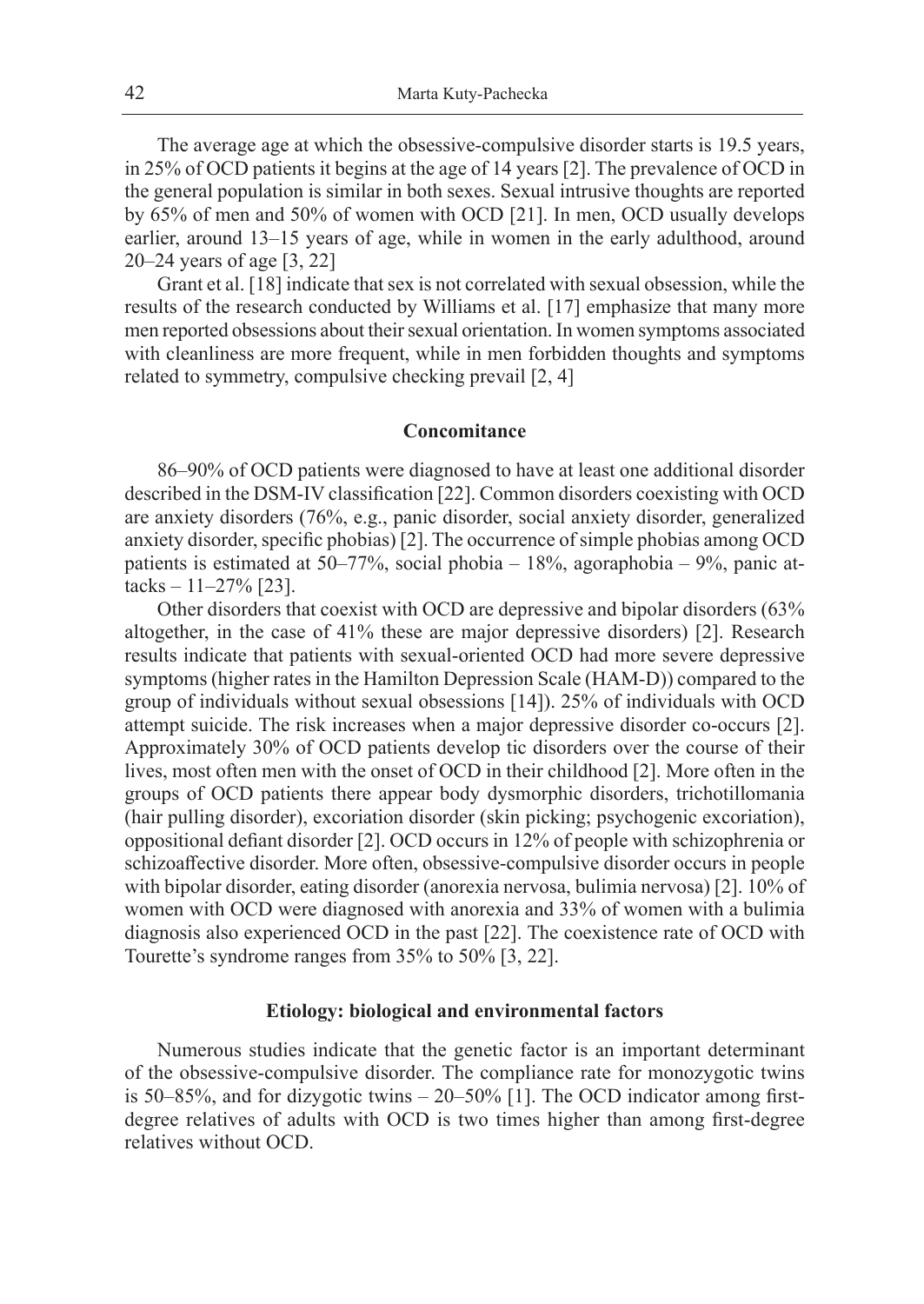Structural and functional anomalies of the brain play an important role in the multifactorial etiopathogenesis of obsessive-compulsive disorder, As far as the physiopathological aspects are concerned, the greatest significance is attributed to dysfunction of the orbitofrontal cortex, anterior cingulate cortex and striatum [2]. The caudate nucleus is an important structure in the pathology of OCD; in individuals with focal damage/destruction within the striatum, obsessions often occur [24]. Functional imaging examinations also indicate changes in the thalamus, which plays a major role in the development of symptoms of obsessive-compulsive disorder [24].

Obsessive-compulsive disorder may be associated with insufficient serotonin level or disruption of its metabolism. This is confirmed by the fact that OCD patients improve under the influence of drugs increasing serotonin levels in the brain (e.g., clomipramine, fluoxetine, sertraline, paroxetine) [4]. The risk factors also include temperament, especially major changes concerning internalisation, higher level of negative emotionality and behavioural inhibition in childhood [2]. In children infected with streptococcus, a type of OCD called PANDAS may develop (Pediatric Autoimmune Neuropsychiaric Disorders Associated with Streptococcal infections). This illness is often featured by tic disorders and other motor abnormalities. However, when it comes to environmental factors, they include physical violence, sexual abuse, stressful or traumatic events in childhood.

# **Cognitive and behavioural models of sexual-oriented obsessive-compulsive disorder**

According to the cognitive model of obsessive-compulsive disorder developed by Salkovskis, the source of obsessive problems are normal intrusive thoughts. They are quite common in the general population, but the difference between them and obsessions is not the fact of their occurrence, or their control, but only the way they are interpreted by the given person [25].

OCD patients interpret the occurrence of intrusive thoughts and their content (e.g., the intrusive image of two kissing women or the thought of a sexual act with a saint figure, the thought of sexually harming a child) as an indication that they may be responsible for causing harm/injury, unless they undertake an action to prevent it. This interpretation contributes to the occurrence of a negative mood (anxiety and discomfort) and neutralizing behaviours (e.g., compulsions, avoidance, seeking reassurances) that aim to reduce anxiety and the level of responsibility. As a consequence, neutralization and negative mood increase the probability of future intrusions, contribute to the consolidation of the belief about responsibility, therefore an OCD patient tries to control the activity of his/her mind, control the occurrence of potentially harmful events, thereby sustaining his/her problem [14, 25].

Interpretation of obsessive thoughts/intrusions as indicative of increased responsibility is associated with intense discomfort and anxiety, focusing primarily on intrusions and/or stimuli that are associated with them or can increase their occurrence. All this increases the availability of the original thought and preoccupation with it, and also activates behavioural responses, including neutralizing behaviours, by means of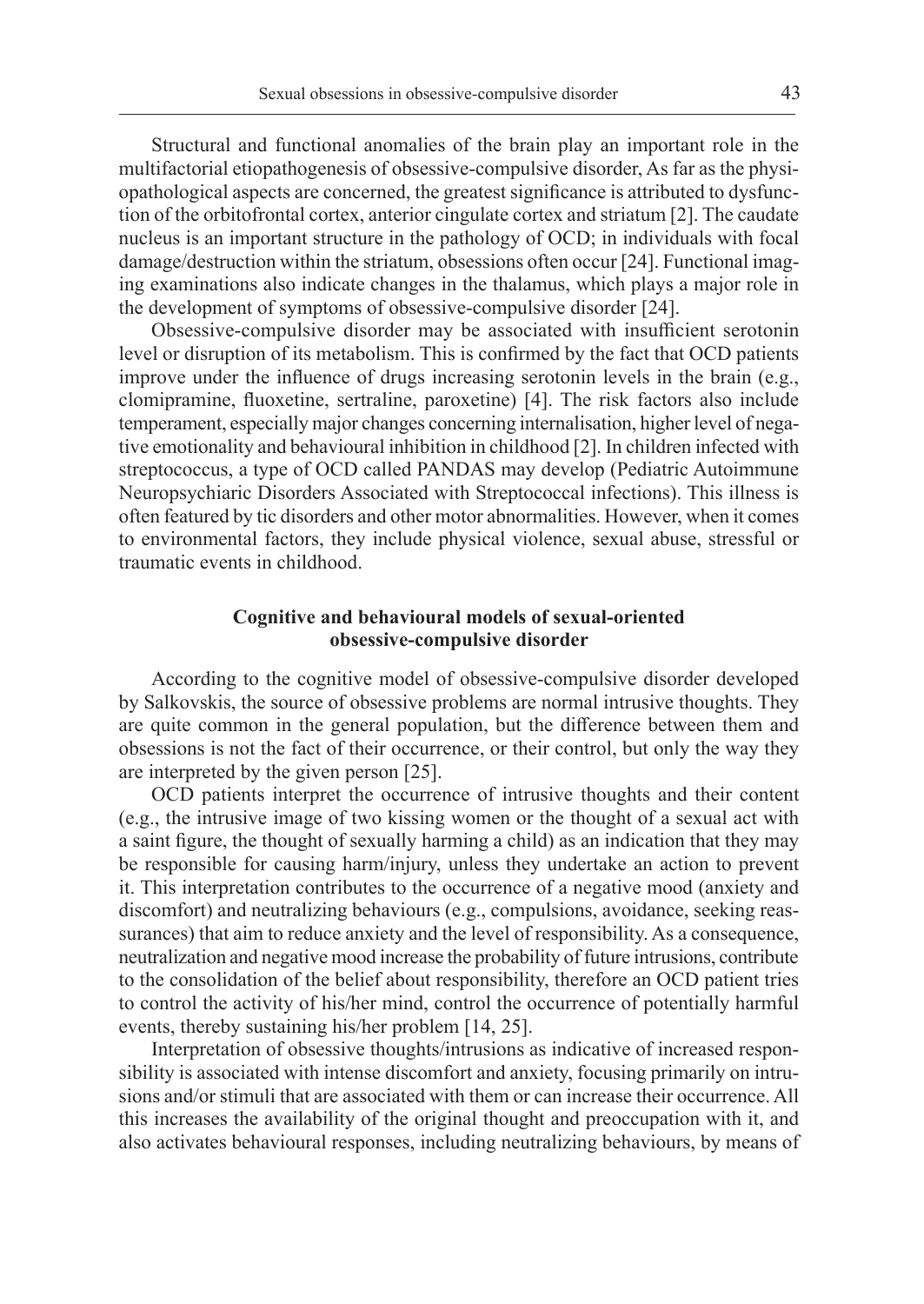which a person tries to reduce or avoid responsibility. Such behaviours may be overt or covert (e.g., attempts to limit/reduce thoughts, compulsions, avoidance) [11]. These elements sustain negative interpretations/beliefs, increasing the likelihood of future intrusions and doubts.

According to the model by Salkovskis [26], OCD patients have the following dysfunctional assumptions:

- Having thoughts about actions (e.g., aggressive sexual activity) is analogous to the very fact of performing these actions.
- Not preventing (or not attempting to prevent) to harm oneself or others (e.g., avoiding being alone with a child in a room, when the sexual abuse of a child is an obsession) is the same as causing harm.
- Responsibility is not mitigated by other factors (e.g., the low probability of occurrence).
- Not performing rituals (e.g., a mental ritual for example, a prayer) in the case when an intrusion associated with the will to hurt someone has occurred, is equivalent to trying or willing to do the aforementioned harm.
- Your own thoughts should (and can) be controlled.

According to the Rachman's model [27], an OCD patient makes a thought-action fusion, that is, he/she evens thoughts and actions. Wells [12] emphasizes that intrusive thoughts (e.g., an image of kissing women) activate convictions about their meaning ('I think about it too often, it will make me a lesbian, or maybe I am already one'). Convictions contain not only information on intrusive thoughts but also knowledge about behavioural reactions ('If I control my thoughts, it will be all right'). Wells's model [12] puts more emphasis on the metacognitive aspect (e.g., the conviction about the significance of intrusive thoughts) and emphasizes that the goal of neutralization may be to relieve psychological distress [25].

Studies and models that broaden the understanding of the obsessive-compulsive disorder are also worth mentioning here. Research by Van Oudheusden et al. [28] points to a link between the reduced 'free will' experience in OCD and its basic clinical features: duration, severity, insight, and quality of life. The majority of people in the general population claim that their actions result from their own 'free will'. There are situations, for example, in neurological disorders (epileptic seizures, motor disorders), where 'free will' is weakened and the action is unintentional, automatic and cannot be controlled [29]. The first aspect of the 'free will' experience in OCD is the perceived ability to control and change the course of action in the face of obsession or coercion. As De Ridder et al. point out [30] the main problem in patients with OCD is behavioural inflexibility. It seems important that the perceived ability to control and change behaviour in the face of obsession or coercion decreases with the duration of the illness. This is consistent with recent studies that suggest that the development of OCD is associated with a shift away from consciously controlled behaviour towards habitualization.

Beliefs about the need for thought control are important factors in sustaining obsessive-compulsive disorder [12, 31]. Sookman et al. [32] confirmed that the need for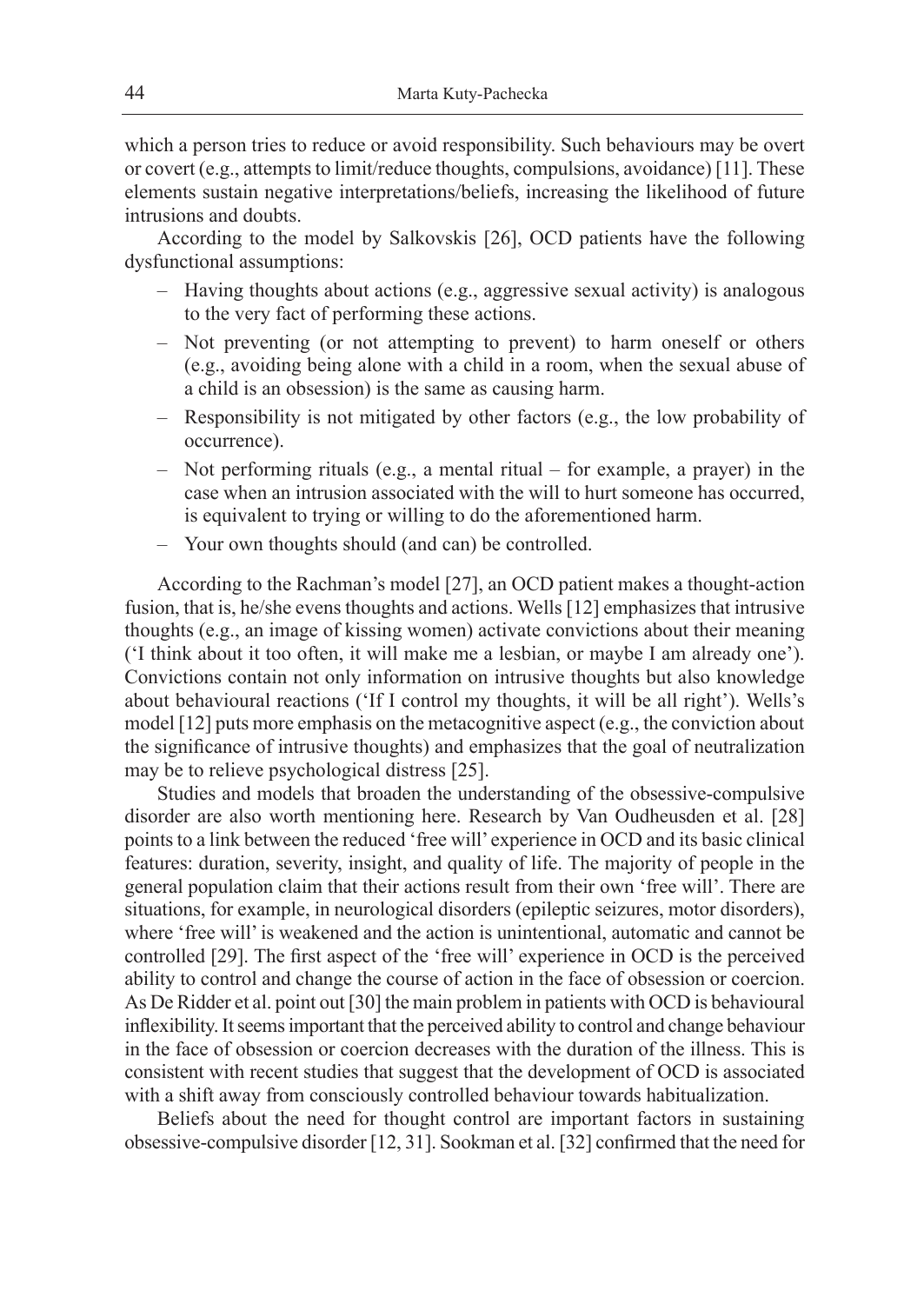control in OCD patients was higher than in other clinical groups and healthy subjects. Studies show that there is a link between the locus of control (LOC), beliefs about the importance and control of thoughts and the general symptoms of OCD [33]. When OCD patients with generally increased need for a sense of control were asked to let go, their level of anxiety and risk assessment of negative effects associated with intrusive thoughts increased [31, 34]. Research results suggest that the greater the external locus of control (indicating a reduced sense of control), the higher the willingness to control thoughts. This enhanced discrepancy may motivate an individual to take action to reduce the gap between perceived and desired sense of control by performing compulsive behaviour, such as checking [33]. Therefore, compulsive behaviour may be an attempt to regain control over external events. When anxiety is reduced and the sense of control is achieved through compulsive behaviours (such as checking), people with OCD may feel relieved and thus maintain the ritual. Unfortunately, it is only a temporary relief, anxiety recurs and the ritual must be performed again [14, 15, 33].

The aspect of the sense of control in patients with OCD seems to be important, so it is worth considering this problem in cognitive-behavioural therapy (CBT), in conceptualization of cases and selection of appropriate therapeutic techniques increasing changes for a patient to change. Learning strategies based on gaining control, as opposed to strategies aimed at regain the sense of control (e.g., compulsive behaviours), can help restore the balance between the sense of control and desire for control by reducing the motivation for neutralization [31]. The therapy should include a range of techniques to work with the sense of control in OCD patients, e.g., techniques based on attention, acceptance and engagement therapy, motivational interview techniques, Socratic dialogue, uncertainty and negative emotion tolerance techniques, role-playing, behavioural experiments [31].

More and more often cognitive-behavioural models analyzing the mechanisms underlying the development of obsessive-compulsive disorder include the aspect of self-presentation and self-perception [35, 36]. And so, specific self-confidence beliefs, negative self-representation can be involved in the development of obsessive thoughts. Fear of oneself in unacceptable obsessions, understood as fear of who I can be or can become (e.g., 'I am a pervert', 'I will become a paedophile') can cause pathological doubts and obsessions in this field [36]. Fear of oneself is characteristic of patients with repulsive obsessions, e.g., sexual and aggressive obsessions. The results of research indicate that fear of oneself, tested by *the Fear of Self-Questionnaire* (FSQ), was the main predictor of obsessive thoughts [36, 37]. This is consistent with Rachman's assumption [11] that people with intrusive and repulsive obsessions often fear that their intrusions may point to a negative, hidden aspect of their character (e.g., 'I'm perverted', 'I'm evil, dangerous').

Obsessive-compulsive disorder is characterized by inappropriate patterns of repetitive, inflexible thinking and behaviour, which suggest cognitive inflexibility [38, 39]. Cognitive flexibility is a fundamental cognitive function that is a component of our executive functions, alongside working memory and inhibition [38]. Cognitive stiffness or weakened cognitive elasticity is characteristic of patients with OCD. Analyses show that cognitive elasticity in OCD patients is highly dependent on working memory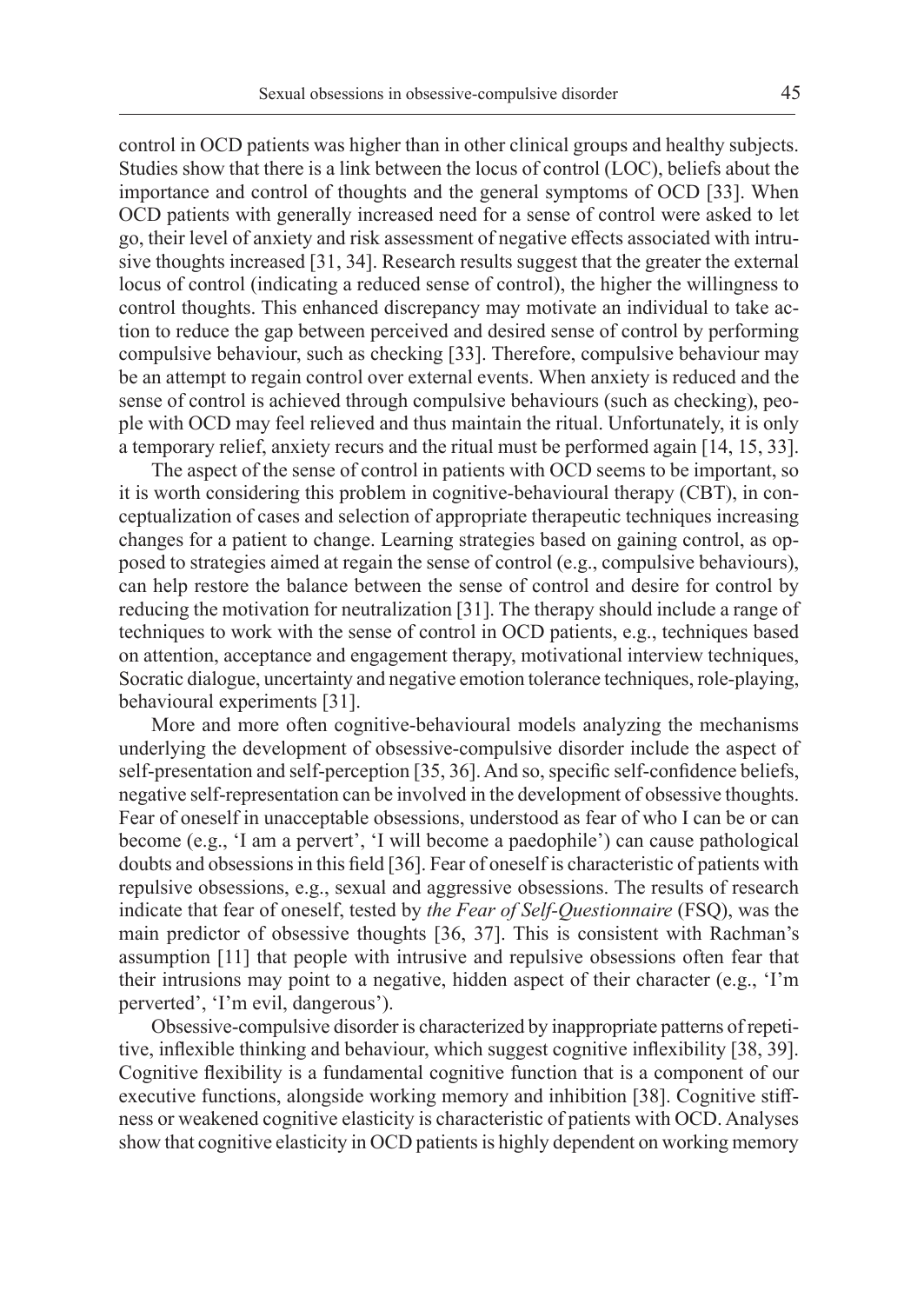processes [39]. Therefore, an important element of therapeutic interactions seems to be systematic work improving cognitive elasticity in patients with OCD. It is applied particularly in patients resistant to exposure and response prevention therapy (ERP), whose main problem are intensified obsessions, e.g., sexual ones. In such cases it serves as a complementary method to attentiveness-based interventions, which brings positive therapeutic results for patients. The main purpose of such therapy is to correct cognitive deficits in terms of attention, regulation of emotions and executive functions [40, 41].

The behavioural model of obsessive-compulsive disorder is based mainly on Mowrer's two-factor model [42], which indicates that the association of certain stimuli with unpleasant experiences causes the body to learn to react with fear, which is explained by the mechanism of classical conditioning. In addition, the body learns that by certain behaviours one can reduce the severity of anxiety and discomfort. The latter aspect is explained by the mechanism of instrumental conditioning. In the case of OCD patients, the occurrence of sexual-oriented intrusive thoughts is associated with the experience of discomfort, severe anxiety. After that the patient reduces this discomfort by performing rituals (e.g., praying). Neutralizing or avoiding behaviours (e.g., avoiding places/ situations in which sexual obsessions are activated) are aimed precisely at reducing the level of anxiety associated with the occurrence of intrusive thoughts (Figure 1).

Research by Rachman and Shafran [27] indicate that if an OCD patient does not perform his/her rituals, the discomfort is smaller in the case of the occurrence of intrusive thoughts. These results are the foundation of the exposure therapy.

The behavioural therapy (Exposure and Response Prevention – ERP) was created by Meyer [43], who developed working methods aimed at combating overt rituals. This therapy combined exposure, consisting in provoking an anxious situation or presenting a stimulus that triggered the ritual, with response prevention. This leads to the process of habituation, and in consequence suppresses fear [3]. Thanks to frequent and long confrontation with situations, stimuli that activate anxiety, the nervous system automatically suppresses the response to them, reducing it to a level that can be tolerated. It is a natural tendency of the nervous system to become indifferent to a new stimulus that repeats for a long time. The exposure may be gradual, starting with the strongest patient-approved stimulus and gradually increasing its intensity, or be a form of intense confrontation with anxiety-generating stimuli (the so called 'immersing' exposure).

Important elements of the exposure and response prevention therapy are *in vivo* exposures, imagination exposures, response prevention, cognitive discussions of exposures, home visits [3,22]. The aim of the exposure is to provoke the highest intensity of worry/anxiety and to maintain it for a certain time so that the habituation process will start. In the *in vivo* exposure, the patient is exposed to stimuli that trigger obsessions and the need to perform the ritual (e.g., places such as the Church in which the intrusive sexual thoughts are activated). The imagination exposure, on the other hand, involves exposure in the patient's imagination, which usually cannot be performed *in vivo*, because, for example, it violates ethical principles, as it is often the case with sexual obsessions. The patient imagines himself/herself in situations arousing anxiety and imagines what will happen when he/she does not act intrusively. The objective of the imagination exposure is to suppress obsessive thoughts and images, increase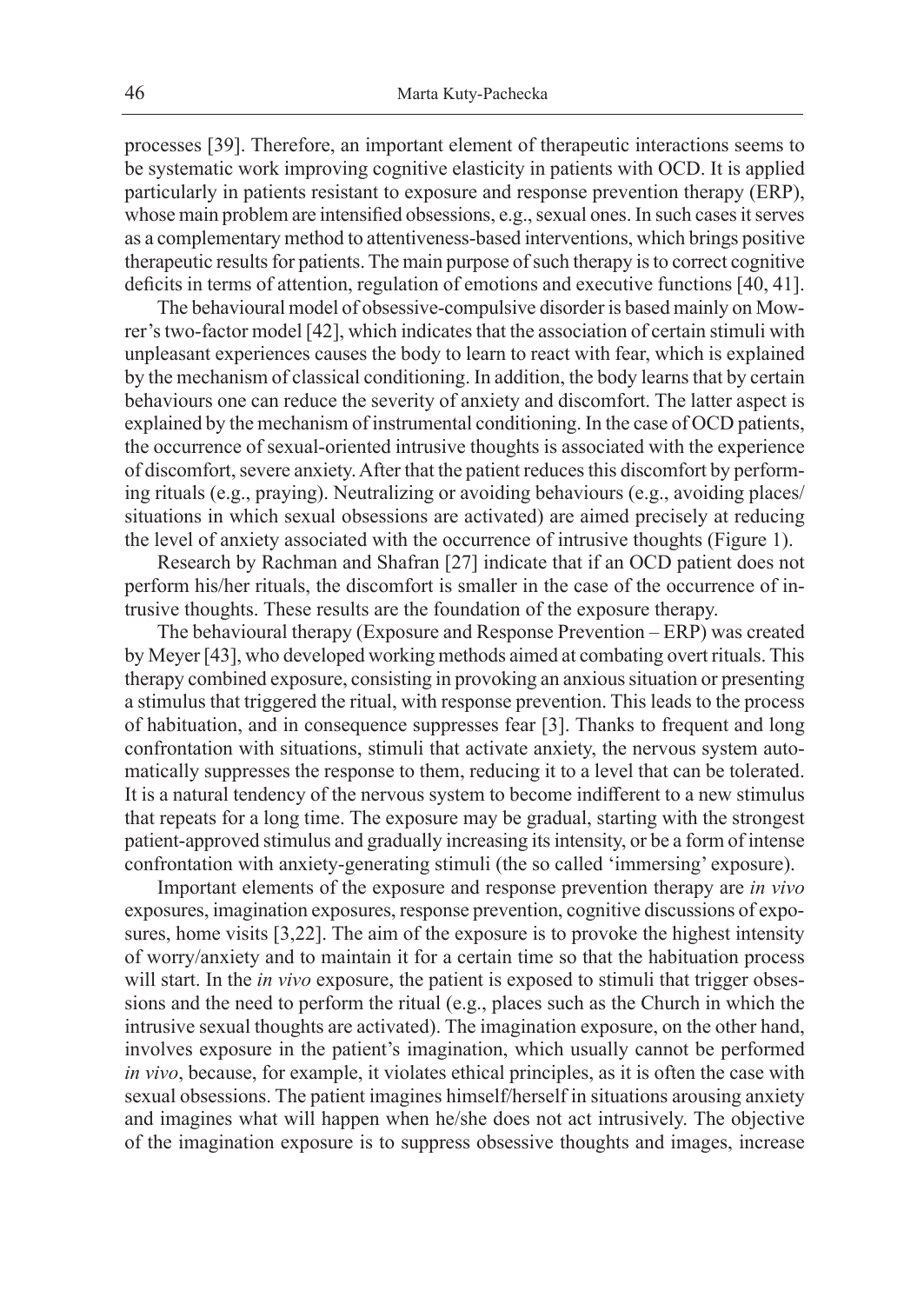

Negative reinforcement

Figure 1. **Behavioural model of obsessive-compulsive disorder**

tolerance to unpleasant emotions related to obsessions, lead to the process of habituation and suppression of symptoms, distinguishing thoughts from action, and observing that the probability of negative events is low, while the costs of protecting yourself or others are high [22]. Response prevention means that the patient refrains from doing intrusive actions. First, you can encourage the patient to reduce the number of intrusive actions he/she does by half. Later on this number can be reduced even more. The purpose of response prevention, which means blocking rituals or eliminating avoidant behaviours, is diminishing the reinforcement, which is the fruit of repeating the anxiety-reducing symptom.

An important element of the therapy is a cognitive discussion of the exposure. Thanks to it, after the *in vivo* and imagination exposure, the patient learns from his/ her own experience that the fear, which the OCD individual is afraid of, does not grow during the exposure. Instead, it decreases significantly, even without the patient performing the intrusive action. Multiple exposure to anxiety-arousing factors decreases anxiety, the patient can then cope with distress without intrusive activities or avoidance, and the consequences that the patient was afraid of do not occur or their probability is negligible [22]. These results of therapeutic influence undermine the patient's mistaken beliefs.

### **Treatment efficacy**

Research has shown that one of the most effective methods of treating obsessivecompulsive disorder, especially compulsive behaviour, is exposure with response prevention. The patient is convinced that his/her reaction will prevent envisaged negative consequences. The aim of response prevention is to modify this conviction about the high likelihood of the anticipated catastrophe, when the patients does not perform the compulsive behaviour [44– 46].

Numerous studies and metanalytic reviews have indicated that the cognitivebehavioural therapy significantly reduces symptoms in patients with obsessivecompulsive disorder [23, 47, 48]. For example, meta-analyses by Hofmann and Smits [49] have revealed a significant clinical improvement in OCD patients. Similarly,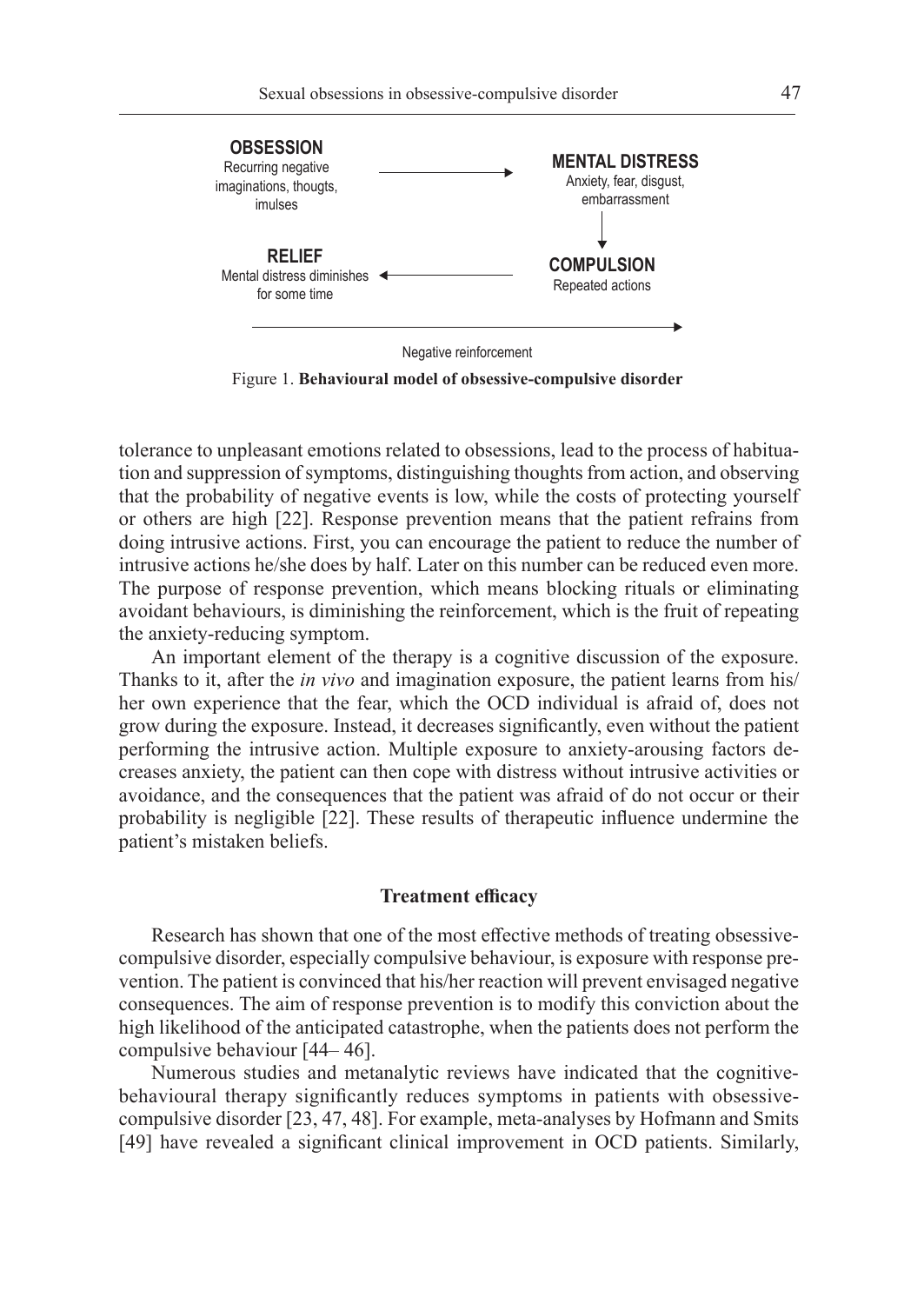a meta-analysis of 41 studies by Carpenter et al. [50], including 4 studies on 313 OCD patients, has shown the greatest treatment effects in the case of OCD patients, compared with groups of patients with other anxiety disorders (Hedges'  $g = 1.13$ ; 95%  $CI = 0.58 - 1.68$ ;  $p \le 0.001$ ).

Studies on the efficacy of psychotherapy in OCD patients with the use of imaging techniques indicate a reduction in glucose metabolism in the caudate nucleus in OCD patients participating in the cognitive-behavioural therapy [45, 46, 51]. Other studies indicate that after an intensive cognitive-behavioural therapy in patients with OCD, bilateral decrease in glucose metabolism in the thalamus was observed as well as a significant increase in the anterior cingulate cortex (ACC) activity [52, 53]. These neurobiological changes correlated with the degree of patients' 'recovery' and improvement of their functioning. Similarly, studies by Baxter et al. [45] indicate that both patients participating in behavioural therapy and those who used pharmacotherapy have improved significantly and have had reduced glucose metabolism in the ventromedial part of the caudate head. The efficacy of the cognitive-behavioural therapy among OCD patients is 50%–70% [54–56]. The efficacy of pharmacotherapy and behavioural therapy in patients with OCD is estimated to be 85%. However, after discontinuation of medications, recurrence of the illness occurs in 90% of patients, and after cessation of behavioural therapy – in 25% of patients [1].

Regarding OCD psychotherapeutic interventions, research suggests that, compared to most other forms of OCD (i.e., contamination or checking), sexual obsessions require longer treatment  $[18]$  and the response to therapy may be less effective  $[57–59]$ . In addition scientists [17] indicate that sexual orientation obsessions in OCD can be unequivocally associated with more time devoted to the obsession, increased level of distress, greater avoidance, all of which can be clinically significant in terms of OCD assessment and treatment.

Sexual-oriented obsessive-compulsive disorder is a problem that is usually dominated by obsessions and associated with a greater tendency to use hidden attempts to neutralize or suppress them [8]. In addition, such patients have strong beliefs about the importance and control of thoughts [9], and often have strong concerns that due to sexual obsessions they are, or may become, the person they would never want to be. These problems, which are characteristic of this group of patients, can be overcome quite well with the help of cognitive therapy techniques. Research shows that cognitive therapy brings greater improvement in patients with sexual obsessions compared to patients with religious obsessions [60]. Since exposure and response prevention therapy may be less effective in the case of obsessive-compulsive disorder of a sexual nature due to the dominance of obsession, it is worth considering in such situations the introduction of methods based on attentiveness and acceptance as a complement to ERP therapy [61].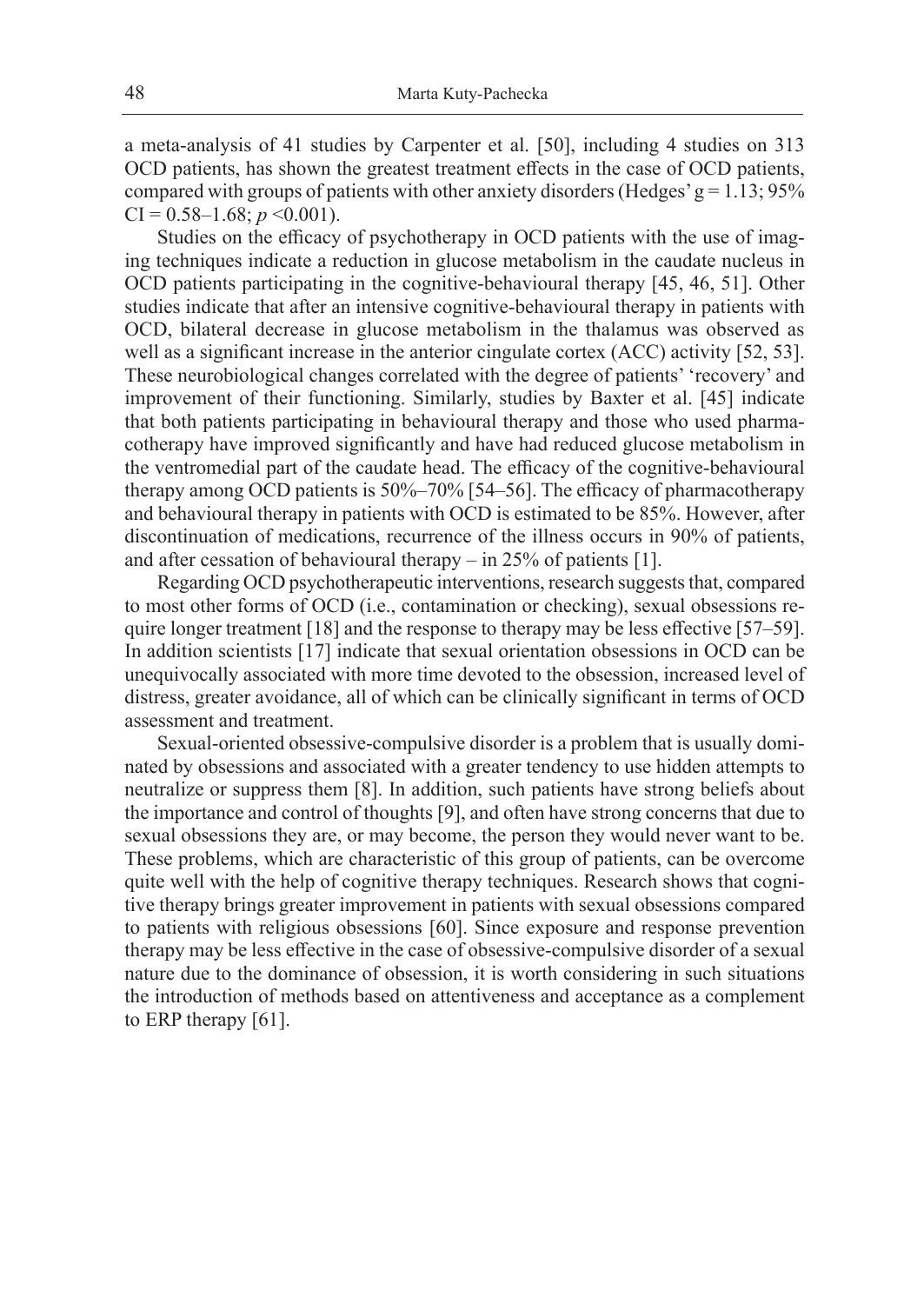#### **References**

- 1. Manley MRS. *Psychiatria. Praktyczny podręcznik kliniczny*. Wroclaw: Elsevier, Urban & Partner; 2011.
- 2. Gałecki P, Pilecki M, Rymaszewska J, Szulc A, Sidorowicz S, Wciórka J, editors. *Kryteria diagnostyczne zaburzeń psychicznym DSM-5*. Wroclaw: Edra Urban & Partner; 2018.
- 3. Franklin ME, Foa EB. *Obsessive-compulsive disorder*. In: Barlow DH, editor. *Clinical handbook of psychological disorders: A step-by-step treatment manual*, 5<sup>th</sup> ed. New York: Guilford Press; 2014. P. 155–205.
- 4. Bourne EJ. *Lęk i fobia*. Krakow: Jagiellonian University Press; 2011.
- 5. Real E, Montejo A, Alonso P, Menchón JM. *Sexuality and obsessive-compulsive disorder: The hidden affair*. Neuropsychiatry 2013; 3(1): 23–31.
- 6. Williams MT. *Homosexuality anxiety: A misunderstood form of OCD*. In: Sebeki LV, editor. *Leading-edge health education issues*. New York: Nova Science Publishers; 2008. P. 195–205.
- 7. Lee HJ, Telch MJ. *Autogenous/reactive obsessions and their relationship with OCD symptoms and schizotypal personality features*. J. Anxiety Disord. 2005; 19(7): 793–805.
- 8. Wetterneck CT, Siev J, Adams TG, Slimowicz JC, Smith AH. *Assessing sexually intrusive thoughts: Parsing unacceptable thoughts on the Dimensional Obsessive-Compulsive Scale*. Behav. Ther. 2015; 46(4): 544–556.
- 9. Siev J, Steketee G, Fama JM, Wilhelm S. *Cognitive and clinical characteristics of sexual and religious obsessions*. J. Cogn. Psychother. 2011; 25(3): 167–176.
- 10. Fricke S, Moritz S, Andresen B, Jacobsen D, Kloss M, Rufer M et al. *Do personality disorders predict negative treatment outcome in obsessive-compulsive disorders? A prospective 6-month follow-up study*. Eur. Psychiatry 2006; 21(5): 319–324.
- 11. Rachman S. *A cognitive theory of obsessions: Elaborations*. Behav. Res. Ther. 1998; 36(4): 385–401.
- 12. Wells A. *Terapia poznawcza zaburzeń lękowych. Praktyczny podręcznik i przewodnik po teorii*. Krakow: Jagiellonian University; 2010.
- 13. Renaud CA, Byers ES. *Exploring the frequency, diversity, and content of university students' positive and negative sexual cognitions*. Can. J. Hum. Sex. 1999; 8(1): 17–30.
- 14. Salkovskis PM. *Understanding and treating obsessive-compulsive disorder*. Behav. Res. Ther. 1999; 37(Suppl 1): S29–52.
- 15. Salkovskis PM. *Psychological treatment of obsessive-compulsive disorder*. Psychiatry 2007; 6(6): 229–233.
- 16. Foa EB, Kozak MJ, Goodman WK, Hollander E, Jenike MA, Rasmussen SA. *DSM-IV field trial: Obsessive-compulsive disorder*. Am. J. Psychiatry 1995; 152(1): 90–96.
- 17. Williams MT, Farris SG. *Sexual orientation obsessions in obsessive-compulsive disorder: Prevalence and correlates*. Psychiatry Res. 2011; 15; 187(1–2): 156–159.
- 18. Grant JE, Pinto A, Gunnip M, Mancebo MC, Eisen JL, Rasmussen SA. *Sexual obsessions and clinical correlates in adults with obsessive-compulsive disorder*. Compr. Psychiatry 2006; 47(5): 325–329.
- 19. Ruscio AM, Stein DJ, Chiu WT, Kessler RC. *The epidemiology of obsessive-compulsive disorder in the national Comorbidity Survey Replication*. Mol. Psychiatry 2010; 15(1): 53–63.
- 20. Pinto A, Greenberg BD, Grados MA, Bienvenu OJ, Samuels JF, Murphy DL et al. *Further development of YBOCS dimensions in the OCD collaborative genetics study: Symptoms vs. categories*. Psychiatry Res. 2008; 160(1): 83–93.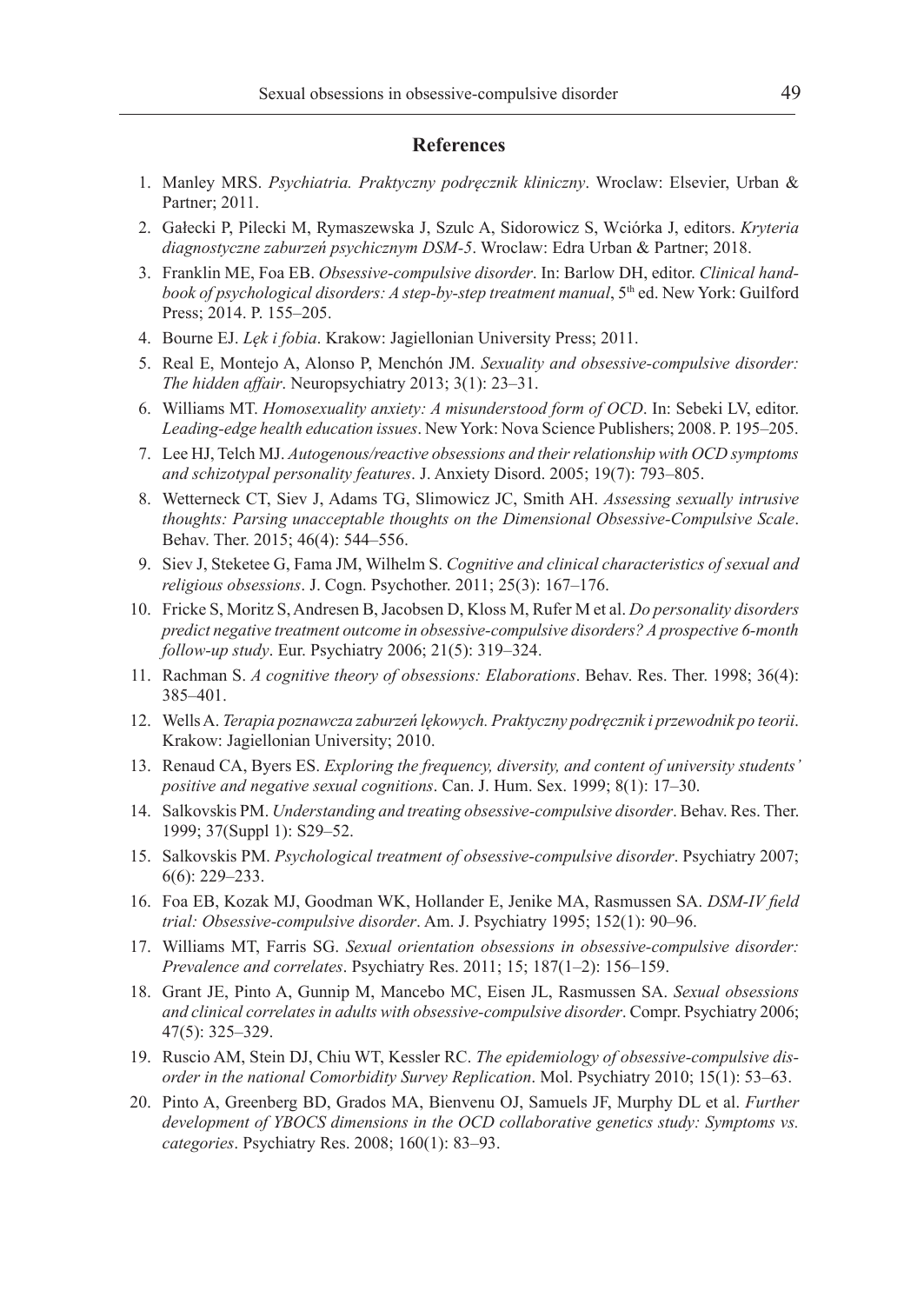- 21. Ghassemzadeh H, Raisi F, Firoozikhojastefar R. *Sexual intrusive thoughts in patients with obsessive-compulsive disorder*. J. Sex. Med. 2016; 13(5): 226.
- 22. Foa EB, Yadin E, Lichner TK. *Zaburzenie obsesyjno-kompulsyjne. Terapia ekspozycji i powstrzymania reakcji. Podręcznik terapeuty*. Sopot: Gdańskie Wydawnictwo Psychologiczne; 2016.
- 23. Bryńska A. *Zaburzenie obsesyjno-kompulsyjne. Rozpoznawanie, etiologia, terapia poznawczo- -behawioralna*. Krakow: Jagiellonian University Press; 2007.
- 24. Karch S, Pogarell O. *Neurobiologia zaburzenia obsesyjno-kompulsyjnego*. Nervenarzt 2011; 82: 299–307.
- 25. Bennett-Levy J, editor. *Oksfordzki podręcznik eksperymentów behawioralnych w terapii poznawczej*. Gdynia: Alliance Press; 2005.
- 26. Foa EB, Franklin ME. *Cognitive-behavioral treatment of obsessive-compulsive disorder*. In: Routh DK, DeRubeis RJ, editors. *The science of clinical psychology: Accomplishments and future directions*. Washington, DC: American Psychological Association; 1998. P. 235–263.
- 27. Rachman S, Shafran R. *Cognitive and behavioral features of obsessive-compulsive disorder*. In: Swinson RP, Antony MM, Rachman S, Richter MA, editors. *Obsessive-compulsive disorder: Theory, research, and treatment*. New York: Guilford Press; 1998. P. 51–78.
- 28. Oudheusden van LJB, Draisma S, Salm van der S, Cath D, Oppen van P, Balkom van AJLM et al. *Perceptions of free will in obsessive-compulsive disorder: A quantitative analysis*. BMC Psychiatry 2018; 18(1): 400.
- 29. Salm van der SM, Cath DC, Rootselaar van AF, Koelman JH, Haan de RJ, Tijjsen MA et al. *Clinician and patient perceptions of free will in movement disorders: Mind the gap*. J. Neurol. Neurosurg. Psychiatry 2017; 88(6): 532–533.
- 30. De Ridder D, Vanneste S, Gillett G, Manning P, Glue P, Langguth B. *Psychosurgery reduces uncertainty and increases free will? A review*. Neuromodulation 2016; 19(3): 239–248.
- 31. Moulding R, Kyrios M. *Anxiety disorders and control related beliefs: The exemplar of Obsessive-Compulsive Disorder (OCD)*. Clin. Psychol. Rev. 2006; 26(5): 573–583.
- 32. Sookman D, Pinard G, Beck AT. *Vulnerability schemas in obsessive-compulsive disorder*. J. Cogn. Psychother. 2001; 15(2): 109–130.
- 33. Inozu M, Yorulmaz O, Terzi S. *Locus of control in obsessive-compulsive (OC) and depressive symptoms: The moderating effect of externality on obsessive-related control beliefs in OC symptoms*. Behav. Change 2012; 29(3): 148–163.
- 34. Moulding R, Kyrios M, Doron G. *Obsessive-compulsive behaviours in specific situations: The relative influence of appraisals of control, responsibility and threat*. Behav. Res. Ther. 2007; 45(7): 1693–1702.
- 35. Aardema F, O'Connor K. *The menace within: Obsessions and the self*. J. Cogn. Psychother. 2007; 21(3): 182–197.
- 36. Aardema F, Moulding R, Melli G, Radomsky AS, Doron G, Audet JS et al. *The role of feared possible selves in obsessive-compulsive and related disorders: A comparative analysis of a core cognitive self-construct in clinical samples*. Clin. Psychol. Psychother. 2018; 25(1): e19–e29.
- 37. Melli G, Aardema F, Moulding R. *Fear of self and unacceptable thoughts in obsessivecompulsive disorder*. Clin. Psychol. Psychother. 2016; 23(3): 226–235.
- 38. Gruner P, Pittenger C. *Cognitive inflexibility in obsessive-compulsive disorder*. Neuroscience 2017; 14(345): 243–255.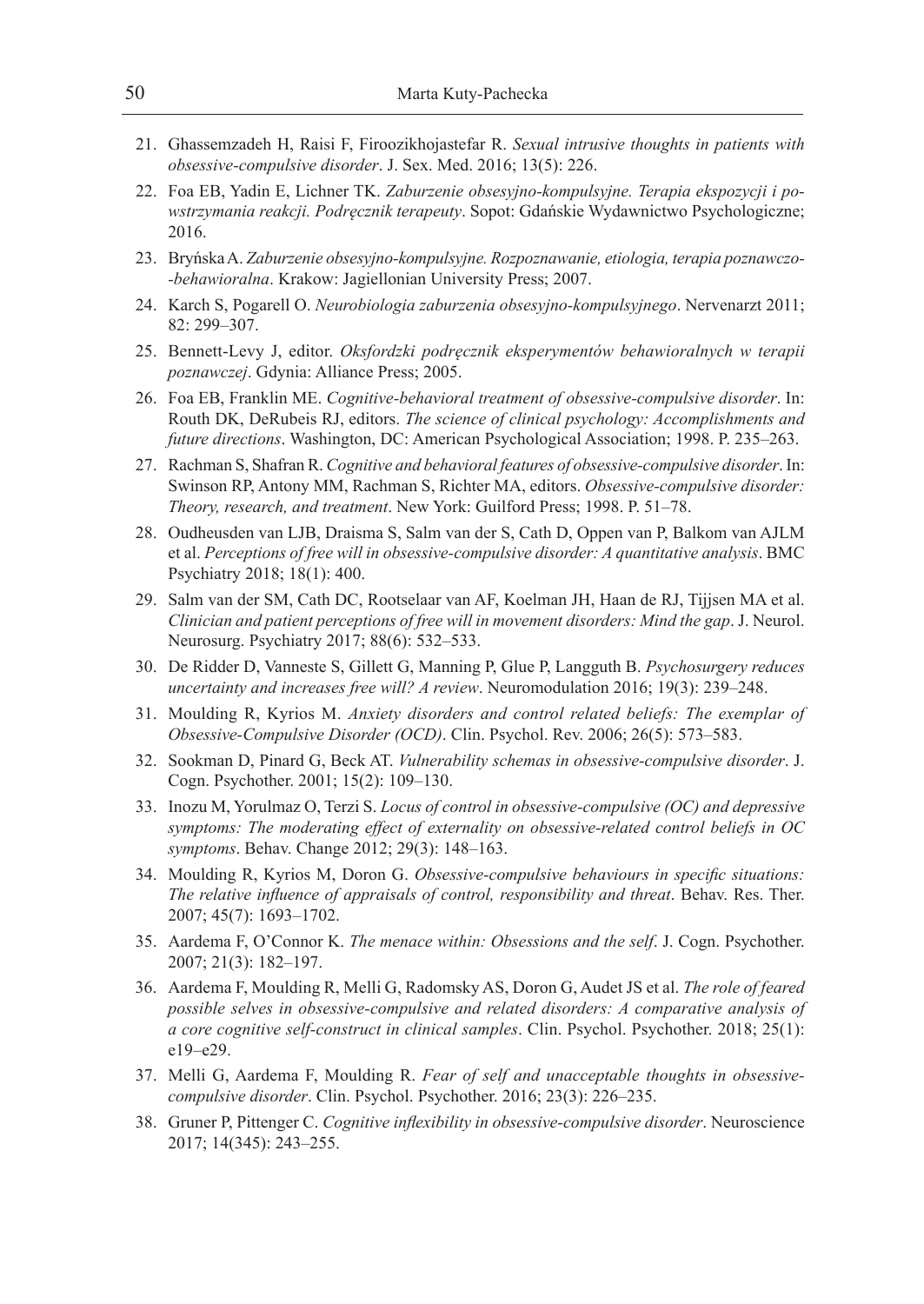- 39. Wolff N, Giller F, Buse J, Roessner V, Beste C. *When repetitive mental sets increase cognitive flexibility in adolescent obsessive-compulsive disorder*. J. Child Psychol. Psychiatry 2018; 59(9): 1024–1032.
- 40. Gasnier M, Pelissolo A, Bondolfi G, Pelissolo S, Tomba M, Mallet L et al. *Mindfulness-based interventions in obsessive-compulsive disorder: Mechanisms of action and presentation of a pilot study*. Encephale 2017; 43(6): 594–599.
- 41. Fairfax H. *Mindfulness and obsessive compulsive disorder; Implications for psychological intervention*. J. Ment. Health Clin. Psychol. 2018; 2(4): 55–63.
- 42. Foa EB. *Cognitive behavioral therapy of obsessive-compulsive disorder*. Dialogues Clin. Neurosci. 2010; 12(2): 199–207.
- 43. Meyer V. *Modification of expectations in cases with obsessional rituals*. Behav. Res. Ther. 1966; 4(4): 273–280.
- 44. Heimberg RG. *Cognitive-behavioral therapy for social anxiety disorder: Current status and future directions*. Biol. Psychiatry 2005; 51(1): 101–108.
- 45. Baxter LR, Schwartz JM, Bergman KS, Szuba MP, Guze BH, Mazziotta JC et al *Caudate glucose metabolic rate changes with both drugs and behavioral therapy for obsessive-compulsive disorder*. Arch. Gen. Psychiatry 1992; 49(9): 681–689.
- 46. Schwartz JM, Stoessel PW, Baxter LR, Martin KM, Phelps ME. *Systematic changes in cerebral glucose metabolic rate after successful behavior modification treatment of obsessive-compulsive disorder*. Arch. Gen. Psychiatry 1996; 53(2): 109–113.
- 47. Öst LG, Havnen A, Hansen B, Kvale G. *Cognitive behavioral treatments of obsessive compulsive disorder. A systematic review and meta-analysis of studies published 1993–2014*. Clin. Psychol. Rev. 2015; 40: 156–169.
- 48. Eddy KT, Dutra, Bradley R, Westen D. *A multidimensional meta-analysis of psychotherapy and pharmacotherapy for obsessive compulsive disorder*. Clin. Psych. Rev. 2004; 24(8): 1011–1030.
- 49. Hofmann SG, Smits JAJ. *Cognitive-behavioral therapy for adult anxiety disorders: A metaanalysis of randomized placebo-controlled trials*. J. Clin. Psychiatry 2008; 69(4): 621–632.
- 50. Carpenter JK, Andrews LA, Witcraft SM, Powers MB, Smits JAJ, Hofmann SG. *Cognitive behavioral therapy for anxiety and related disorders: A meta-analysis of randomized placebocontrolled trials*. Depress. Anxiety 2018; 35(6): 502–514.
- 51. Nakatani E, Nakgawa A, Ohara Y, Goto S, Uozumi N, Iwakiri M et al. *Effects of behavior therapy on regional cerebral blood flow in obsessive-compulsive disorder*. Psychiatry Res. Neuroimag. 2003; 124(2): 113–120.
- 52. Saxena S, Gorbis E, O'Neill J, Baker SK, Mandelkern MA, Maidment KM et al. *Rapid effects of brief intensive cognitive-behavioral therapy on brain glucose metabolism in obsessivecompulsive disorder*. Mol. Psychiatry 2009; 14(2): 197–205.
- 53. O'Neill J, Gorbis E, Feusner JD, Yip JC, Chang S, Maidment KM et al. *Effects of intensive cognitive-behavioral therapy on cingulate neurochemistry in obsessive-compulsive disorder*. J. Psychiatr. Res. 2013; 47(4): 494–504.
- 54. Abramowitz JS. *The psychological treatment of obsessive-compulsive disorder*. Can. J. Psychiatry 2006; 51(7): 407–416.
- 55. Abramowitz JS, Nelson CA, Rygwall R, Khandker M. *The cognitive mediation of obsessivecompulsive symptoms: A longitudinal study*. J. Anxiety Disord. 2007; 21(1): 91–104.
- 56. Simpson HB, Huppert JD, Petkova E, Foa EB, Liebowitz MR. *Response versus remission in obsessive-compulsive disorder*. J. Clin. Psychiatry 2006; 67(2): 269–276.